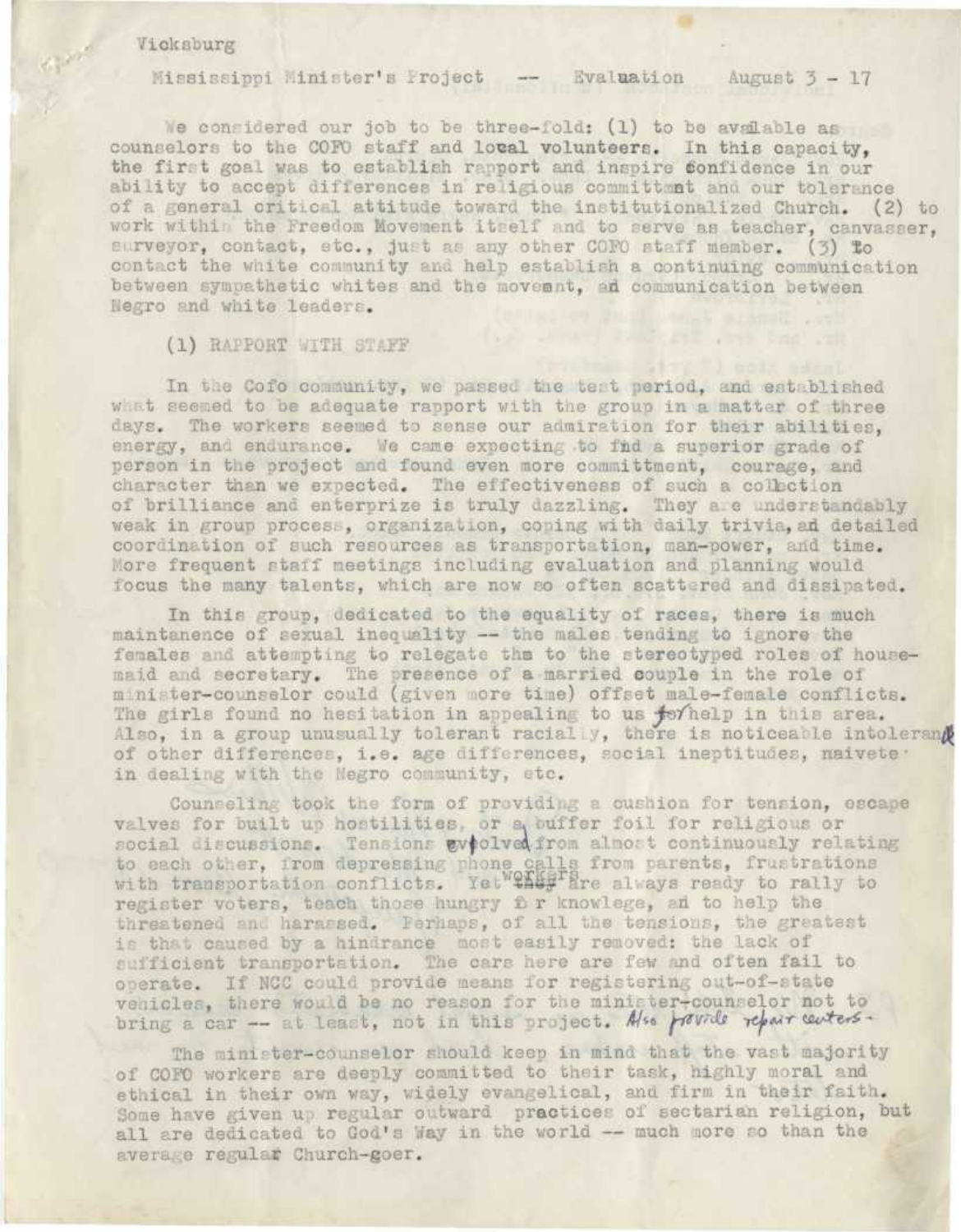Individual contacts (confidential)

Negro: bid by ad at (1) :000-series of dot me to the Rev. James Spencer -- W<sub>e</sub>sley Weth. C.urch Mrs. Hosa Straughter Bapt. pres. minister's wives Rev. Hosie Phillips - " chmn, Negro minister's assoc. Mr. Eddie Thomas ande win le d ut ... ofs ... arrange .Toward Mr. Taylor a veladimino orașe and Johanno Crump (Crumps Laundryett) Mr. LeviBrown Mr. y Tobani oshim has remall Mrs. Bessie J<sub>o</sub>nes (not reliable) Mr. and Mrs. Triplett (Weth. C..) James Rice (2 yrs. Stamford) Mrs. Jerrie Anderson, Magnolia St. (2 yrs. college) Mr. J. C. Hayes and the company of the company of the company of the company of the company of the company of the company of the company of the company of the company of the company of the company of the company of the com Jessie Smith and the three company when the same Mrs. Chatmann Court St. Dr. Aaron Shirley N.D. . Frank Summers (improvement bague)

ho do dive a may life among y an ban null soudcours as mad testament

White:

a part is a semidiar a label me

**Robert County Continued** 

so die i siss so lan

**Printed I** Wa  $\frac{1}{2}$  (  $\frac{1}{2}$  )  $\frac{1}{2}$  (  $\frac{1}{2}$  )  $\frac{1}{2}$ 

Rev. Stuart Wood All Saints School, Episc. Mr. and M.s. Ronald Meyer PO Box 1193<br>Rabbi Blinder 1209 Cherry Rev. John Kist, S.U.D., 923 Second No. When you was month Rev. James Conner 105 Hawking St. 10. 10 March 2014 Rev. Jenkins, All Smints School Rev. Calcote " " " " Mr. Parris (cf. Fr. Kist's list) .alebiar. Alec dest facts (a is and said) has not made an in anoth which al gind with all of the test and and seller in the sample with all

Such + Nancy Without ention with the all life a single star and weaper

. Hed-Art 10 2 in the morney

P.S. We tole notes on several evaluation sessions

but of meeting of calls . This formation will must a mi and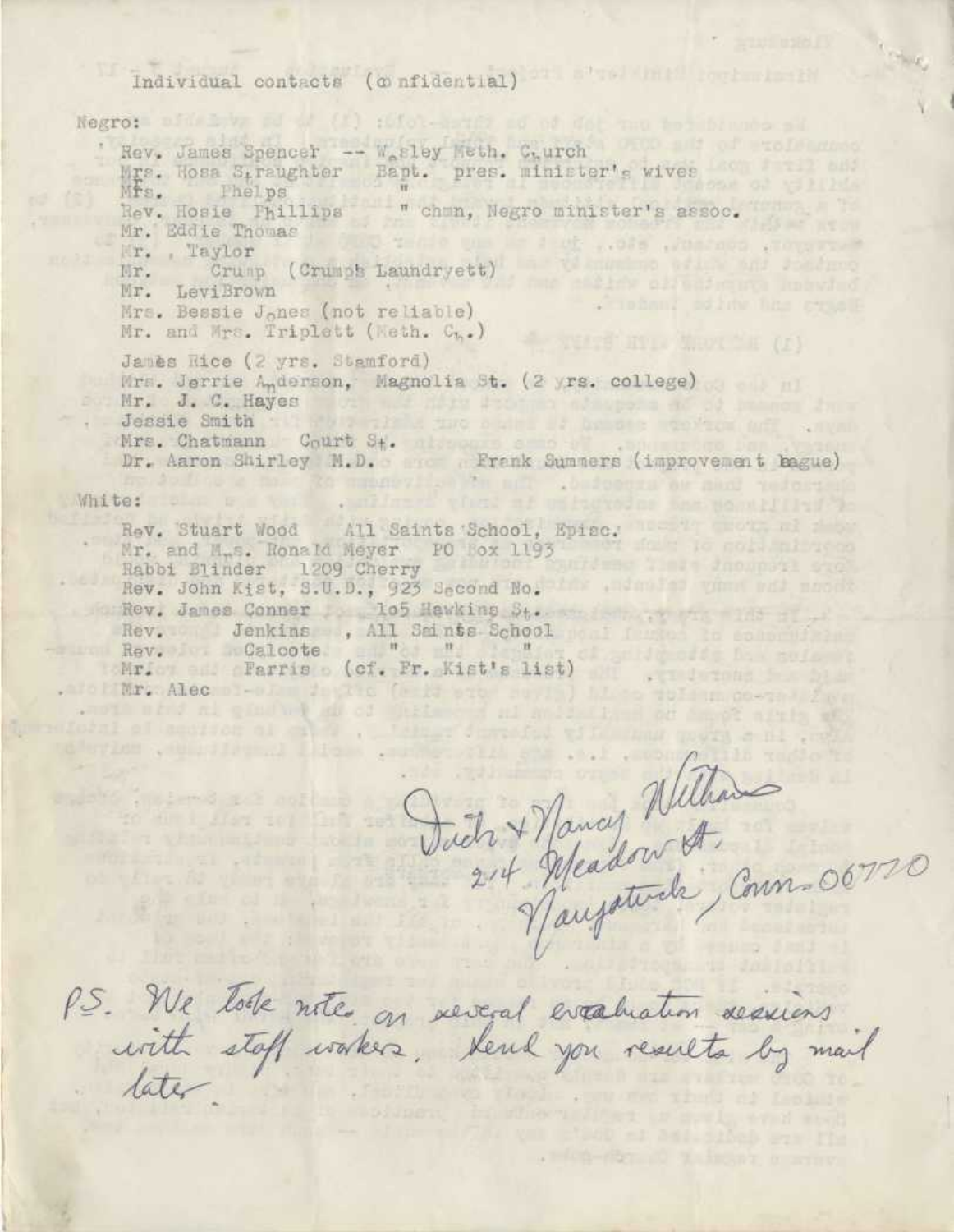We feel that creative listening in the counseling role has done much to dissipate tensions. The workers themselves helped us establish our role, and each time we were engaged in a counseling relationship, we felt decorated! The fact that were were man-and-wife team was evidently quite effective. Beyond the double man-hour resource, there was the example of bi-sexual tea -work, an the chance for youth to observe a working marriage. The latter evaluative statement would not have occurred to us, had not so many (girl especially) asked about our marriage and about our methods of establishing a non-competetive waking relationship.

# (2) THE ROLE OF WORKER COLORED TO A COMPANY OF THE STATE OF THE STATE OF THE STATE OF THE STATE OF THE STATE OF THE STATE OF THE STATE OF THE STATE OF THE STATE OF THE STATE OF THE STATE OF THE STATE OF THE STATE OF THE ST

 $e^{\mu t}$ 

Cur first duty was to teach (the first week of our stay here) in the Freedom school. We did this together so that if one were engaged in another project, the other could cover. We taught the classes in Sociology, Citizenship, and Negro History. The Socio, class was engaged in a community survey in hopes of obtaining socio-economic data for at least one precinct in Vifcksburg. The members of the chase carried out interviews, and carried them out very carefully and thoroughly. Citizenship studied

the new civil rights legislation in detail. Negro history was based upon a text-book, Bennet's, Before the Mayflower, an excellent resource.

The most interesting project undertaken by us while on the present seeme was a complete survey of the Negro families in the fourth precinct of Vicksburg. We arranged for the mimeographing of interview forms, instructed staff and students in their use, nd organized the canvass. The complete canvass took the bulk of four days. Adequate tabulation and computation of the results will take longer, but raw data is now available on family size, house-size and facilities, annual income levels, welfare and social security payments, educational level, voter registration, FDP membership, occupational and housing patterns for a large segment of Vicksburg's Negro community: information not formerly available anywhere. The survey was received enthusiastically by the majority of persons interviewed - almost none refused to answer questions. Results were uniform whether the interviewee was white or Negro. Only a slight hesitancy was experienced near the top of the economic scale.

Much was learned and much encouragement must have been given the Negro community by our close association with it. We pray that the work will continue among our brothers and sisters here. A minister and his wife serve a unique function - and perhaps serve best as contacts to the Negro. community. The minister in the Negro community is greatly trusted and respected by virtue of his position. A personable minister, and a friendly and energetic minister's wife, can do more in that community than in the white. Staff workers at COFO, members of the Negro and white communities, all expressed what we feel is genuine regret that we could not stay and work with them longer.

"Ivory tower" ministers can only reinforce negative impressions of the Church in our society. Tolerant, knowlegeable, willing to serve where needed, and flexible men can on the other hand reinterpret the Church and make it relevant again in stressful societies like COFO and Miss. towns.

training a field of our to our year.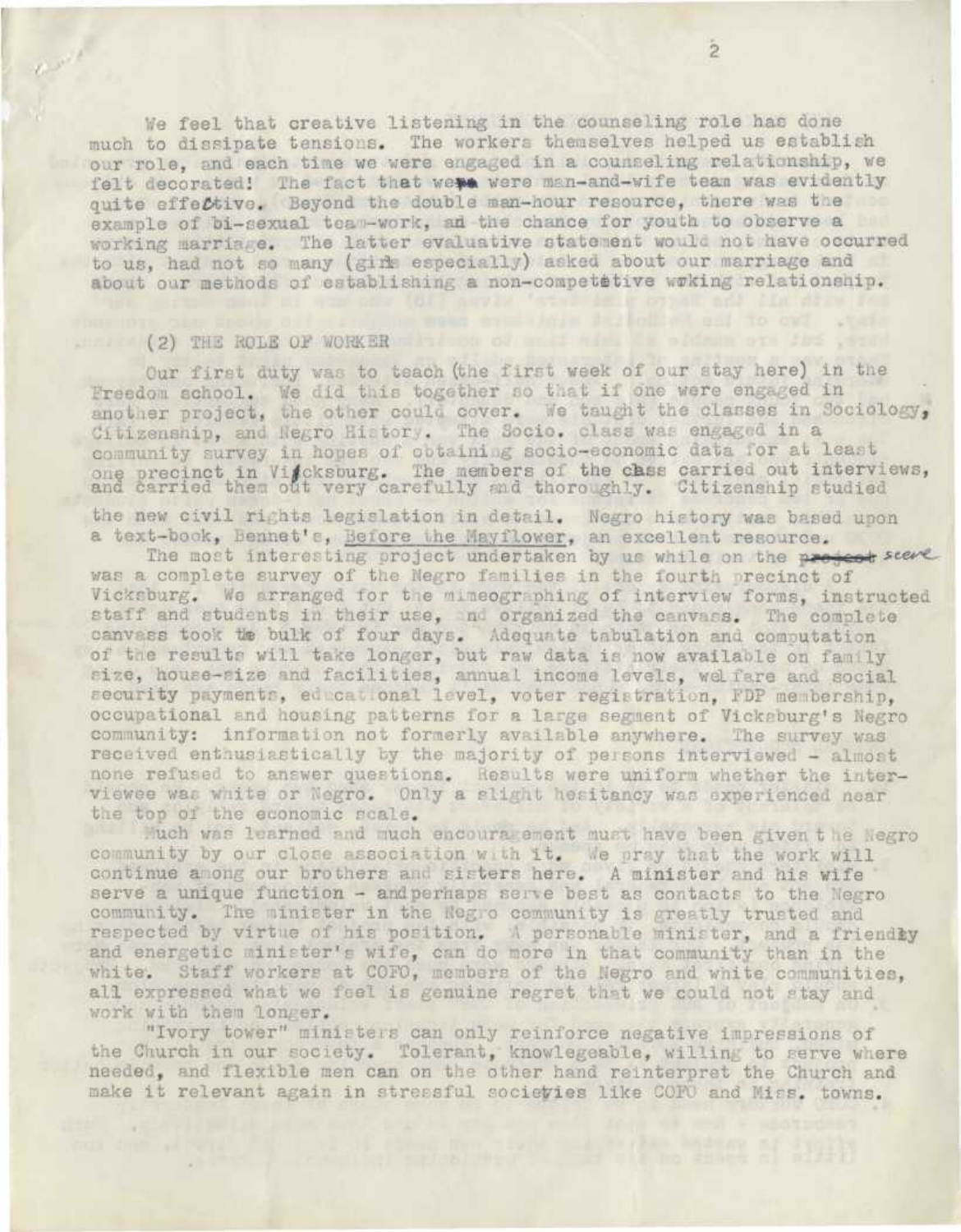## (3) CONTACTS IN THE MILTE CONNUNITY IN THE INTERNATIONAL CONTROL INTO A RESERVE

. Security precautions, initial fear, and transportation crises prevented us from making as many local contacts as we had hoped we would. We did contact twelve ministers and one rabbi (white and Negro), some of whom had been contacted before by minister-counselors. Some 01 this was a waste of time, but we did find a substantial core of sympathetic persons in Vicksburg, who seem to be determined to continue a real contact with the project and with the problem of solving the racial conflict here. Nancy met with all the Negro ministers' wives (16) who were in town during our stay. Two of the Methodist ministers seem enthusiastic about our presence here, but are unable at this time to contribute anything to the situation. There was a meeting of interested adults on Wednesday night to try to determine future action. About half-dozen attended, including one layman and two young people (his son and daughter). Many good suggestions were discussed and further contacts were attempted with little results so far. The most encouraging event of the week was a meeting with about 15 college students who are native to thecommunity and who are interested in working out racial problems. An intelligent and rousing discussion terminated in one or two concrete decisions for action -- about half-dozen white students from this meeting have continued to visit Freedom house and work with the COFO volunteers on such projects as they can without being spotted and harassed by their townsmen.

 $\overline{\mathcal{B}}_{\mathcal{A}_{\mathcal{M}}\cup\mathcal{B}_{\mathcal{B}}}$ 

A discouraging aspect of the work in the white community is that the theme song seems to be "I believe in it, but I can't be seen doing anything abot it" or "Wake me up when the war is over." An encouraging factor is that none of my fellow Methodists expressed any resentment at my presence here. Their attitude was rejoicing that semeone was here doing some inter-racial work, since they can't because their hands are tied.

### GENERAL SIGGESTIONS

- 1. A minster needs to be in the project longer than two weeks. He should be tolerant of a variety of different attitudes toward religion and toward him personally. And he sould be quiet, patient, and be willing to listen more than he speaks.
- 2. Ministers should be given more specific orientation in the assigned project and less general and generally useless philosophy of nonviolence (which *ii* probably assumed by most volunteers). Ministers should communicate, if possible, with the project leader before entering the project. Our leader was awpy from the project more than he was here during our first days. Strings were much too loose and confused. Projects should play a larger role in defining the job of minister-counselor.
- 3. On subject of NCC orientation of COFO staff volunteers, workers here generally express the need for more technical assists, ce in running mimeo, building toilets, showers. Perhaps a tea could travel from project to project to help evaluate such specific needs and provide better training in these matters.
- 4. COFO workers need to be helped to be more aware of local leadership resources - how to spot them and how to use them more effectively. Much effort is wasted satisfying their own needs to lead and direct, and too Little is spent on the task of developing indigenous workers.